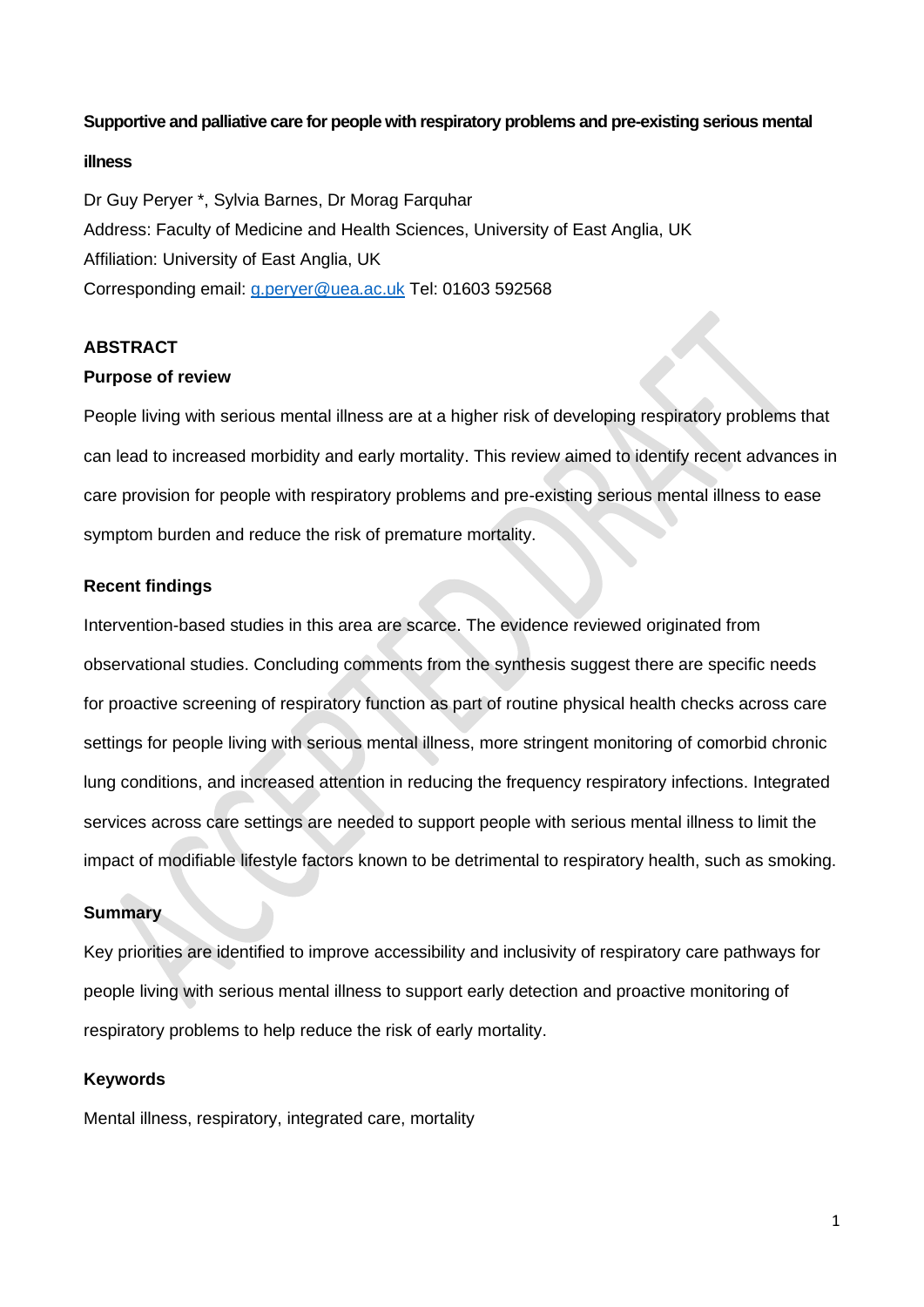### **INTRODUCTION**

People with serious mental illness (SMI) such as schizophrenia, bipolar disorder, and major depressive disorder are known to die prematurely [1\*]. Excess mortality in people with SMI is largely attributable to common physical health conditions: deaths from respiratory diseases is one of the three main causes along with cardiovascular and metabolic-endocrine disease [2-5\*]. Unmet supportive and palliative care needs for people with SMI have been identified [6, 7\*-9\*]. As health services aim to address growing complexities in care, adopting a person-centred approach to supportive and palliative care for people with SMI is needed to help detect and prevent avoidable health deterioration and relieve symptom burden [8<sup>\*\*</sup>, 10-14]. Integrated care provision between service providers is required to facilitate more inclusive access to physical health management practices, enable new tailored interventions, and address inequities [6, 8\*\*, 11\*\*, 15, 16].

The aim of this review was to identify current evidence relating to supportive and palliative care of people with respiratory problems and pre-existing SMI. Database searches were conducted in MEDLINE and Embase (via OVID), CINAHL, PsycInfo, Web of Science, and SCOPUS. Medical subject headings for Palliative Care, Terminal Care, Mental Disorders, Respiration, and Respiratory Tract Diseases were combined with keyword searches (with term and spelling variants) for respiratory, lung, breathing, pulmonary '(serious or persistent or severe) mental illness', schizophrenia, bipolar, borderline personality, major depression. Results were restricted to peerreviewed articles published in the English language from 2018 onwards describing primary research using experimental or observational designs.

### **RESULTS**

Eight papers were eligible [17-21, 23-25\*]: all reports used observational non-clinical designs. A summary of the papers is given in **Appendix 1**. Search results did not include any evidence relating to palliative or terminal care interventions specifically targeted at people with respiratory and SMI comorbidities. As such this review focuses on supportive needs at both the person level (e.g. smoking cessation strategies) and the system level (e.g. equitable access to care).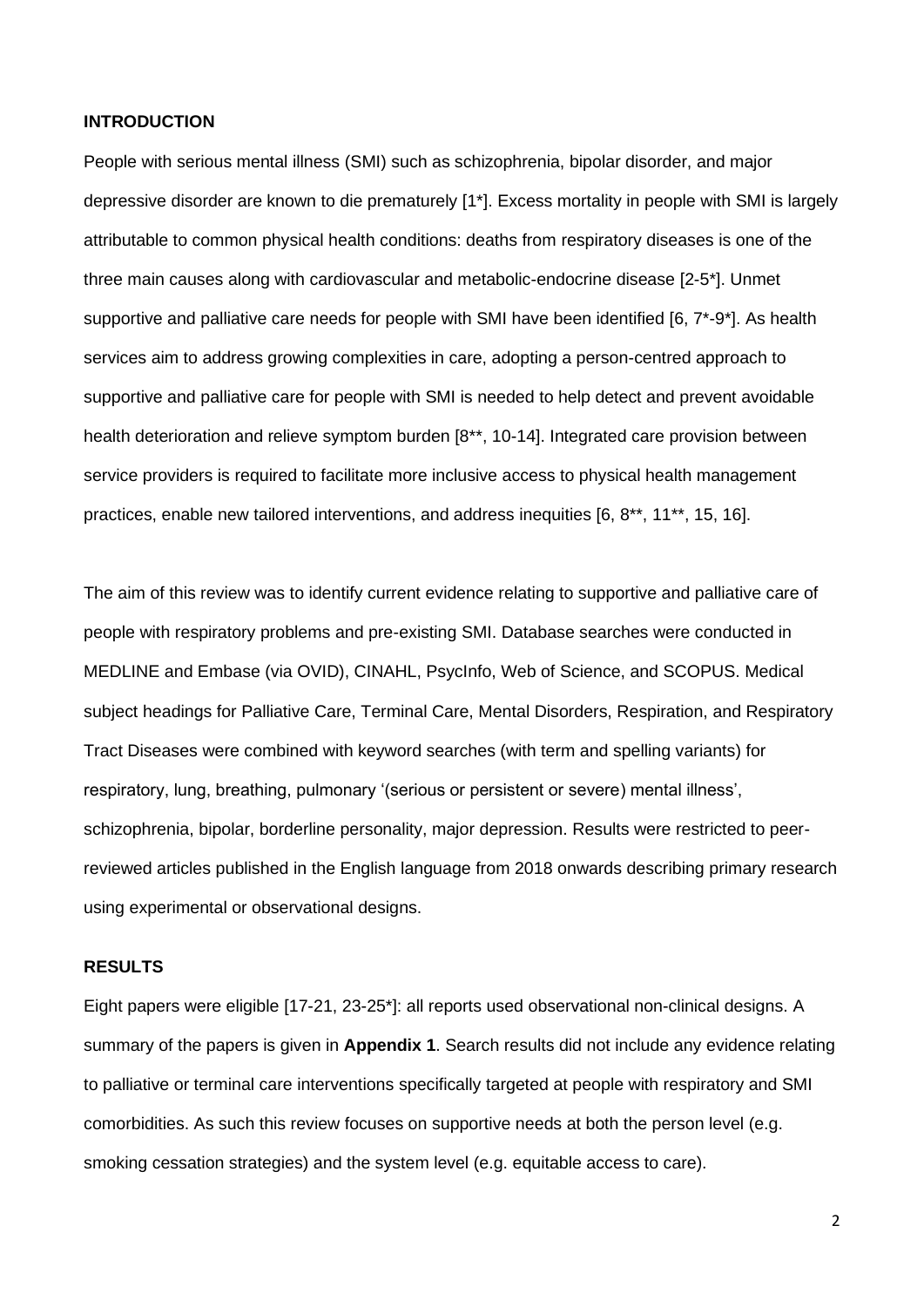Burke et al, 2018 [17] reported a cross-sectional observational study involving a convenience sample of 82 adults with SMI admitted to an urban mental health unit in Australia over a 3-month period. The aim was to evaluate implementation of respiratory screening in a mental health unit and assess the feasibility and cost effectiveness of employing a mental health nurse to perform spirometry measures as part of a routine physical assessment. Ten of 57 patients screened using spirometry (18%) had results consistent with COPD; six of these did not have a COPD diagnosis, suggesting there is a significant number of people with SMI displaying signs of respiratory disease that are undiagnosed. Nurse-led questionnaire results indicated that n=33/75 (44%) reported breathlessness, n=29/77 (38%) wheezing, n=21/81 (26%) had diagnosed asthma, n=41/78 (52%) currently smoked tobacco, and n=11/77 (14%) reported using cannabis regularly. The study concluded: i) respiratory screening measures were feasible in a mental health unit, ii) an integrated treatment pathway between hospital, community-based mental health services, specialist units, and GPs is needed to identify currently hidden disease and enable earlier treatment and health promotion strategies.

Sikjaer et al [18] conducted a national cohort study that identified distinct cohorts of people with SMI and COPD, tuberculosis, or lung cancer using the Danish National Patient Registry (1998-2009). People with pre-existing psychiatric morbidity who were diagnosed with one of the three pulmonary diseases were significantly older at diagnosis and had higher comorbidity index scores. Consistent with other studies, this was associated with reduced survival over the period of observation. Of those diagnosed with COPD who had psychiatric comorbidity, the majority died of cancer (most often lung cancer: n=4,464/18,942; 24%), whereas deaths from COPD accounted for n=583/18,942 (3%) within the sample. This was argued to emphasise the significance of early detection of respiratory disease, and the need to access intense treatment and comprehensive monitoring for people with psychiatric comorbidities.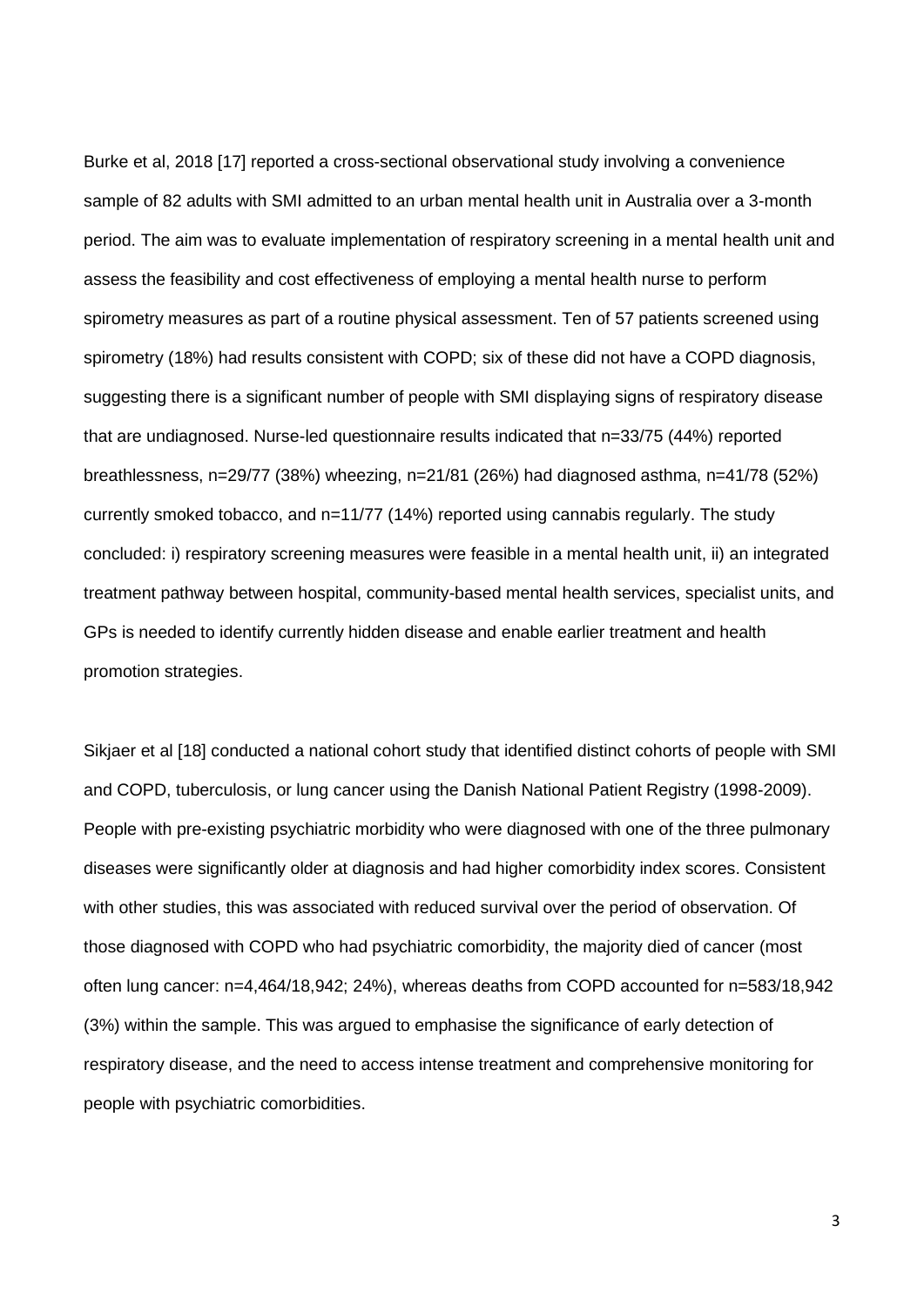Another large observational study using Danish national patient registries (2008-2013) was carried out by Jørgensen et al [19] who studied the association between quality of COPD care and clinical outcomes in people with schizophrenia. Adherence to a series of recommended process performance measures of outpatient COPD care was used to quantify quality including lung function assessment, nutrition status, dyspnea, smoking (status and cessation advice), offers of COPD rehabilitation, appropriate medication, and regularity of inhaler technique checks. COPD patients with a diagnosis of schizophrenia accounted for n=621/72,692 (0.9%) of the total cohort and were involved in n=1,502 hospital inpatient or outpatient contacts for COPD exacerbations during the observational period. People with schizophrenia and COPD were younger and more likely to be current smokers, admitted as an inpatient for an exacerbation, and have a higher Body Mass Index (BMI) than COPD patients without schizophrenia. Quality measures of COPD care were comparable overall between cases with and without schizophrenia, however, there were inequities of access to care. People with schizophrenia, particularly males, were less likely to receive long-acting muscarinic antagonists or long-acting β2-agonists maintenance treatment. Additionally, higher 30 day mortality following an admission for an exacerbation was recorded for those with COPD and schizophrenia. Authors concluded that further attention to this discrepancy is warranted, that systems of care must strive for parity of esteem for people with SMI, and physicians must ensure neither stigma and/or a lack of experience in treating people with SMI results in poorer clinical outcomes.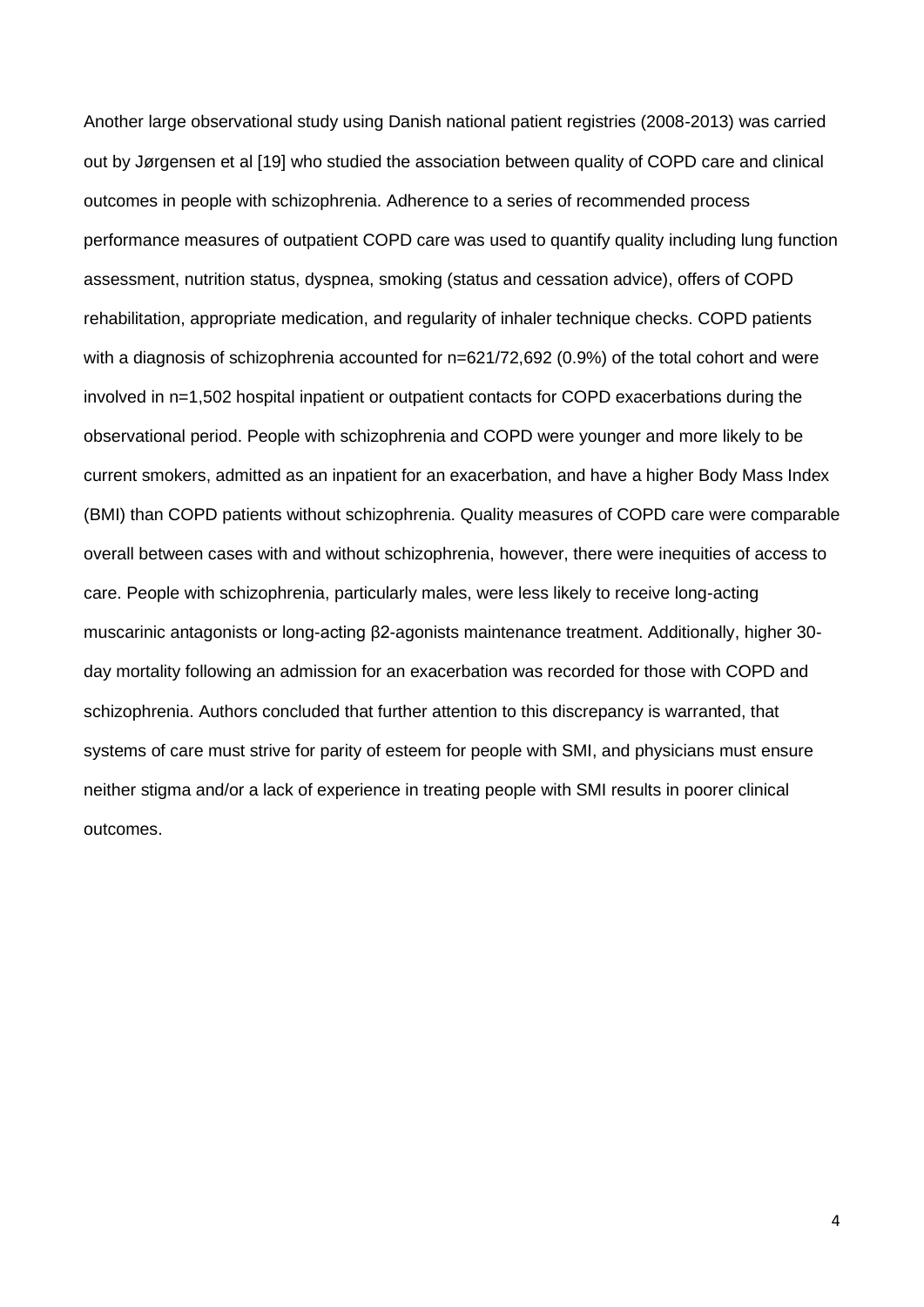Arffman et al [20] performed an observational study using data derived over a 24 year period (1993- 2013) from national patient registries in Finland. They identified cases of lung cancer-specific mortality in people with SMI: n=37,852 lung cancer cases were identified of which n=4,640 (12%) had a SMI diagnosis (n=3,629/27,557 (13%) men and n=1,011/10,295 (10%) women). Non-affective psychotic disorder was the most prevalent SMI diagnosis. Analyses identified excess cancerspecific mortality in people with lung cancer and SMI comorbidities. Potential reasons include differences in the cancer diagnostic process for people with SMI and potential adverse cancer treatment outcomes. Further studies are needed to discern the role of patient- and system-related factors such as treatment adherence and collaborative multidisciplinary working between care professionals. The study could not determine the influence of smoking and other lifestyle factors; however, the authors highlighted the need for smoking cessation interventions for this patient group.

A national observational study was conducted by Li et al [21] that included a nested case-control study to evaluate the incidence and risk factors for recurrent pneumonia in those with bipolar disorder (BD). A cohort of patients admitted between 1996-2012 (from Taiwan's National Health Insurance Research Database: NHIRD) included 830 cases with BD recorded to have had incident pneumonia after their first psychiatric admission during the observation period. There were 188 valid cases of recurrent pneumonia following a baseline episode of pneumonia who were linked to two controls matched for sex, age (±5 years), and year of first psychiatric admission. Average interval between baseline and subsequent pneumonia episodes was 727 days (SD=683, range=32-3441). Risk factors investigated were types of antipsychotic and mood stabilizing medications (including benzodiazepines) and comorbid physical illnesses. Analyses also estimated the effects of accumulative daily dose of the prescribed medications.

An excess incidence of recurrent pneumonia in people with BD was identified: six times higher than the incidence of initial pneumonia among people with BD without a history of pneumonia. Incidence of recurrent pneumonia increased with age. Nearly 10% of valid cases of recurrent pneumonia died within 30 days of admission. Comorbid physical illnesses that had an associated increased risk of a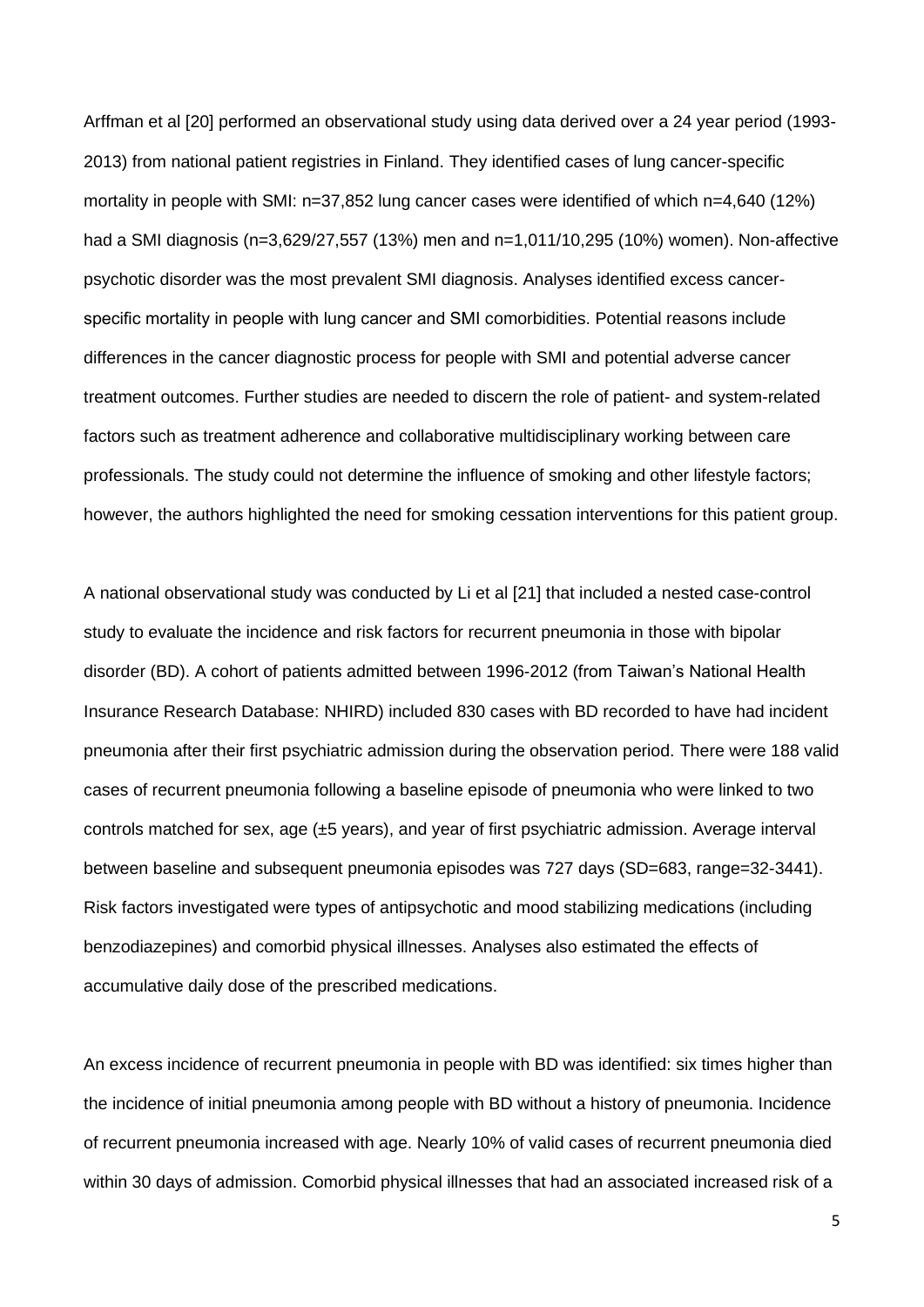recurrent pneumonia episode included asthma, cancer, hypertension, and diabetes. No association of increased risk of recurrent pneumonia was identified with current use of psychotropic medications. This result was notable for differing from previous findings of an increased risk associated with antipsychotics [22]. Authors concluded that physicians should monitor closely people with BD who have comorbid physical illnesses that could increase susceptibility to recurrent pneumonia. Strategies targeting prevention are needed to reduce the risk of recurrent pneumonia and mitigate the burden of respiratory illness for people with BD.

Staying with the theme of pneumonia, benzodiazepines are frequently prescribed to people with schizophrenia as an anxiolytic, and used frequently in palliative care drug regimens. As reported by Li et al [21], findings associating psychotropics with pneumonia among people with SMI are mixed. Cheng et al explored the relationship between benzodiazepine exposure and the risk of developing pneumonia for people with schizophrenia using a case-control design [23]. Data for this national cohort study were derived from the Psychiatric Inpatient Medical Claims database (subset of Taiwan's NHIRD). Medical records data from 1996-2010 for a cohort of n=34,929/187,117 (19%) people with schizophrenia were identified. Within the cohort were n=2,501 cases of pneumonia requiring a hospital admission. Controls were matched according to sex, age (±5 years), and year of baseline psychiatric admission using a 1:4 ratio. Results suggested that nearly all types of benzodiazepine used within 30 days of admission had a dose-dependent effect on pneumonia risk. A potential contributing factor is that hospitalised patients were sicker than outpatients with schizophrenia which may have influenced pneumonia risk. However, the authors concluded that use of benzodiazepines in people with schizophrenia is a clinical concern in need of further attention.

In another Taiwanese study, Shen et al [24] assessed the risk of people with schizophrenia developing pleural empyema through a nationwide propensity-matched cohort study using the Longitudinal Health Insurance Database 2000 (NHIRD subset containing data from a random selection of 1 million people). A cohort of n=55,888 cases diagnosed with schizophrenia indexed between 2000-2011 was identified and a 1:1 comparison cohort were selected matched for age,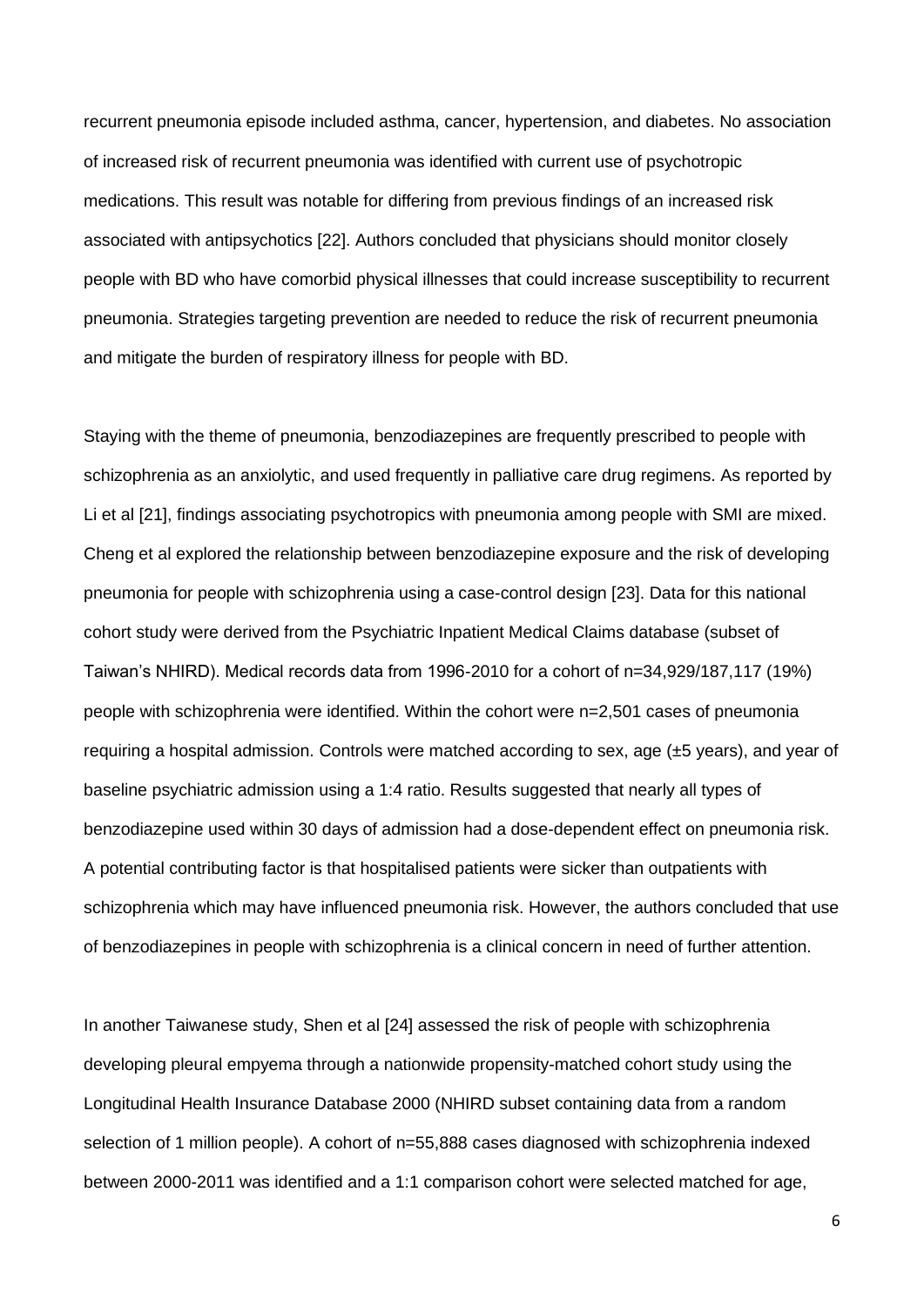sex, occupation, urban/rural location, year of diagnosis, and comorbid factors (e.g. asthma, COPD, obesity, tobacco/substance use, and cancer). Risk of pleural empyema for people with schizophrenia was 2.4-fold greater than the comparison cohort. Stratified results according to the propensity matched categories revealed significant hazard ratios for pleural empyema in all subgroups. The pooled data indicated that the incidence was higher in men and increased with age for men and women. Although determining specific mechanisms that mediate risks were outside the scope of the study modifiable lifestyle factors such as smoking and substance abuse are viable contributors. Certain antipsychotic medications were also identified as warranting further research due to links with impaired swallowing, excessive salivation, and lowered white blood cell counts.

Finally, a UK cohort study used electronic health record data on secondary mental healthcare services (2013-2017) from the South London and Maudsley Foundation Trust [25\*]. Kugathasan et al sought to identify associations between two or more physical comorbid health conditions with mortality in people with schizophrenia spectrum disorders (SSD). To establish associations for allcause mortality statistical analyses used hazard ratios (HR) and population attributable fractions (PAFs): PAFs estimated the number of deaths that would not have occurred without the presence of the multiple comorbid disease combinations. Nearly two thirds of people with SSD also had two or more physical comorbidities (n=6,262/9,775: 64%); 12% (n=1,189/9,775) had six or more. The respiratory system was recorded as the third most prevalently affected physical comorbidity disease system in n=3,609/9,775 (37%) of cases, below neurologic n=4,859/9,775 (50%) and endocrine n=4,141/9,775 (42%). The order of prevalence of two-way disease system combinations with the respiratory system were neurologic (25%), endocrine (21%), viral infection (21%), cardiovascular (15%), musculoskeletal (15%), skin (13%), and digestive (11%). Nine per cent died during the observational period (n=880/9,775). The disease combinations with highest observed 5-year mortality were cardiovascular-respiratory diseases (HR: 2.23; 95% CI, 1.49 to 3.32), respiratory-skin (HR: 2.06; 95% CI, 1.31 to 3.24), and respiratory-digestive (HR: 1.88; 95% CI, 1.14 to 3.11). The top three highest PAFs for 5-year mortality associated with physical comorbid disease systems for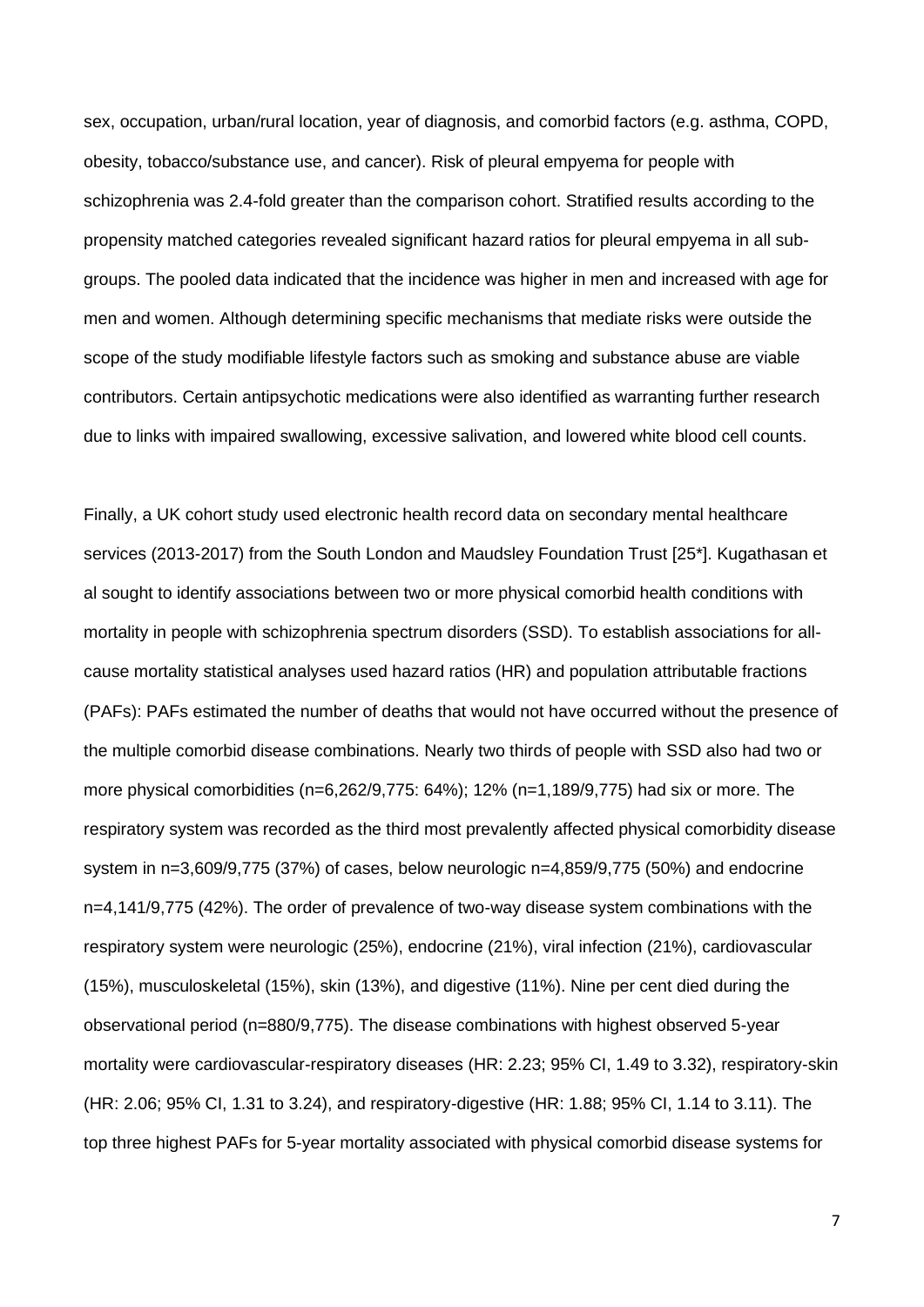people with SSD were cardiovascular + respiratory (PAF 36%), neurologic + respiratory (PAF 33%) and respiratory + skin (PAF 30%).

#### **Discussion**

Themes identified within and across the included papers therefore reflect known factors present in the literature: 1) Lifestyle factors, 2) Early detection and diagnosis, 3) Treatment access and Treatment uncertainty, 4) Poorer health outcomes and Elevated mortality, and 5) Service integration and Experience of care. The distribution of this thematic content within and across the papers is summarised in **Figure 1**. Potential reasons for inequalities may highlight the challenge of developing inter-disciplinary competencies in providing holistic care for people living with SMI. Psychiatrists and psychiatrically trained nurses may be benefit from palliative care training, and palliative care specialists may benefit from gaining competencies in caring for mentally ill patients [20, 26]. This may help reduce the chance of diagnostic overshadowing where physical signs of palliative care needs are misattributed to pre-existing mental health symptoms. A further reason for the inequities in accessing care is a known reluctance to engage in care planning conversations with people with SMI [27]. Current experiences for people with respiratory problems and SMI represent a perseverance of Tudor-Hart's Inverse Care Law [28]: an inverse relationship between the level of support needs people with SMI have and care and support they receive. In the current context of COVID-19, sectors of society facing structural vulnerabilities in accessing care have accentuated inequities in health service access. As health services move to adapt to an emerging and novel landscape there is opportunity to promote change collectively in previously neglected areas of care.

### **Future research**

Future research should consider the influence of multiple disease systems. Two-way physical disease combinations increased the risk of 5-year mortality in people with SSD more than single physical diseases [25\*]. Respiratory, neurologic, and cardiovascular disease combinations had the highest impact on mortality in people with SSD. This may suggest that managing disease burden of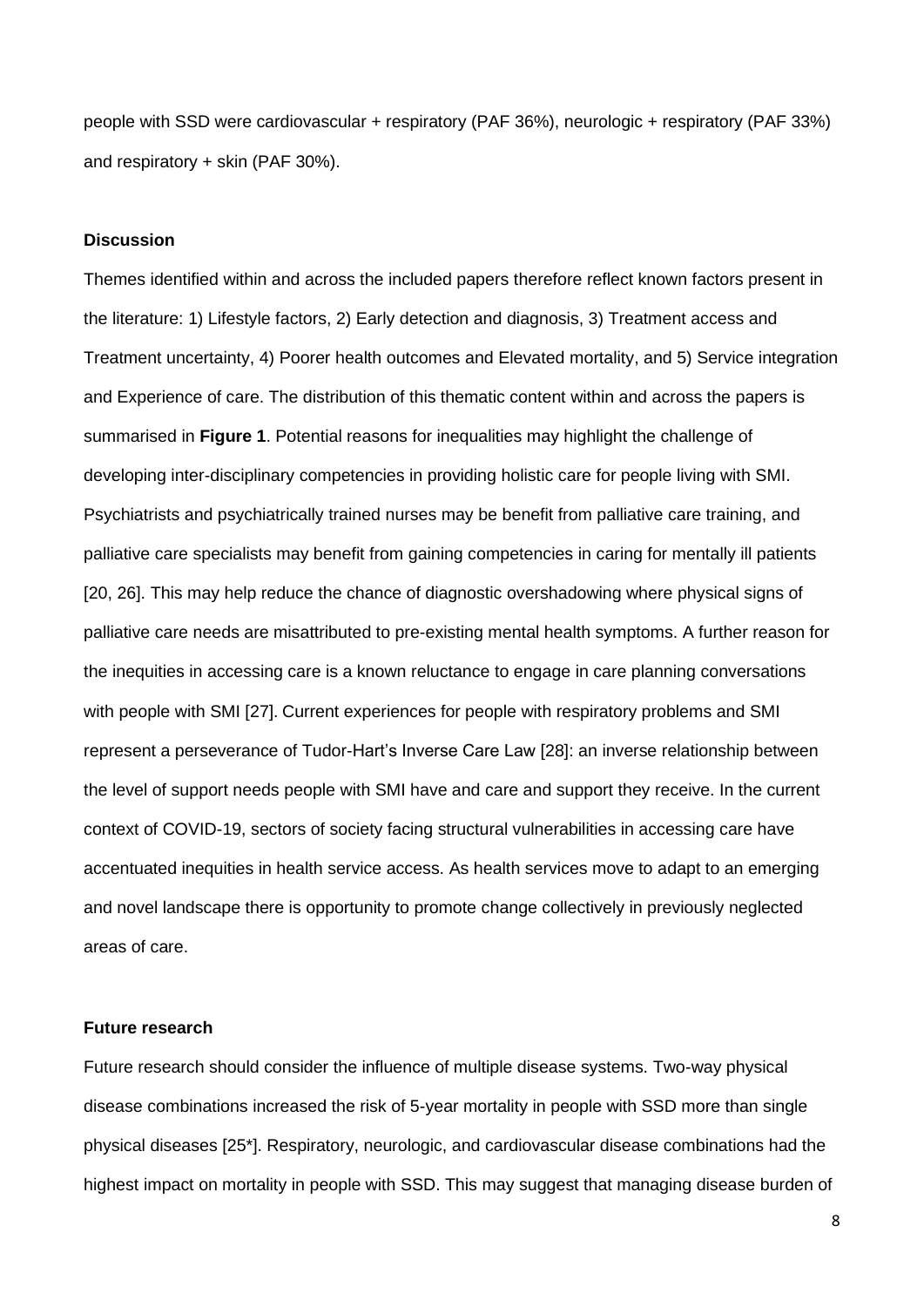one condition affects the development, management, and outcome of other comorbid illnesses and subsequent mortality. Modifiable lifestyle factors such as smoking or physical activity were identified as important contributing factors. The authors conclude that the aetiology of this elevated impact requires further study and a more proactive, coordinated approach to prevention and management of physical comorbidities is required [25\*].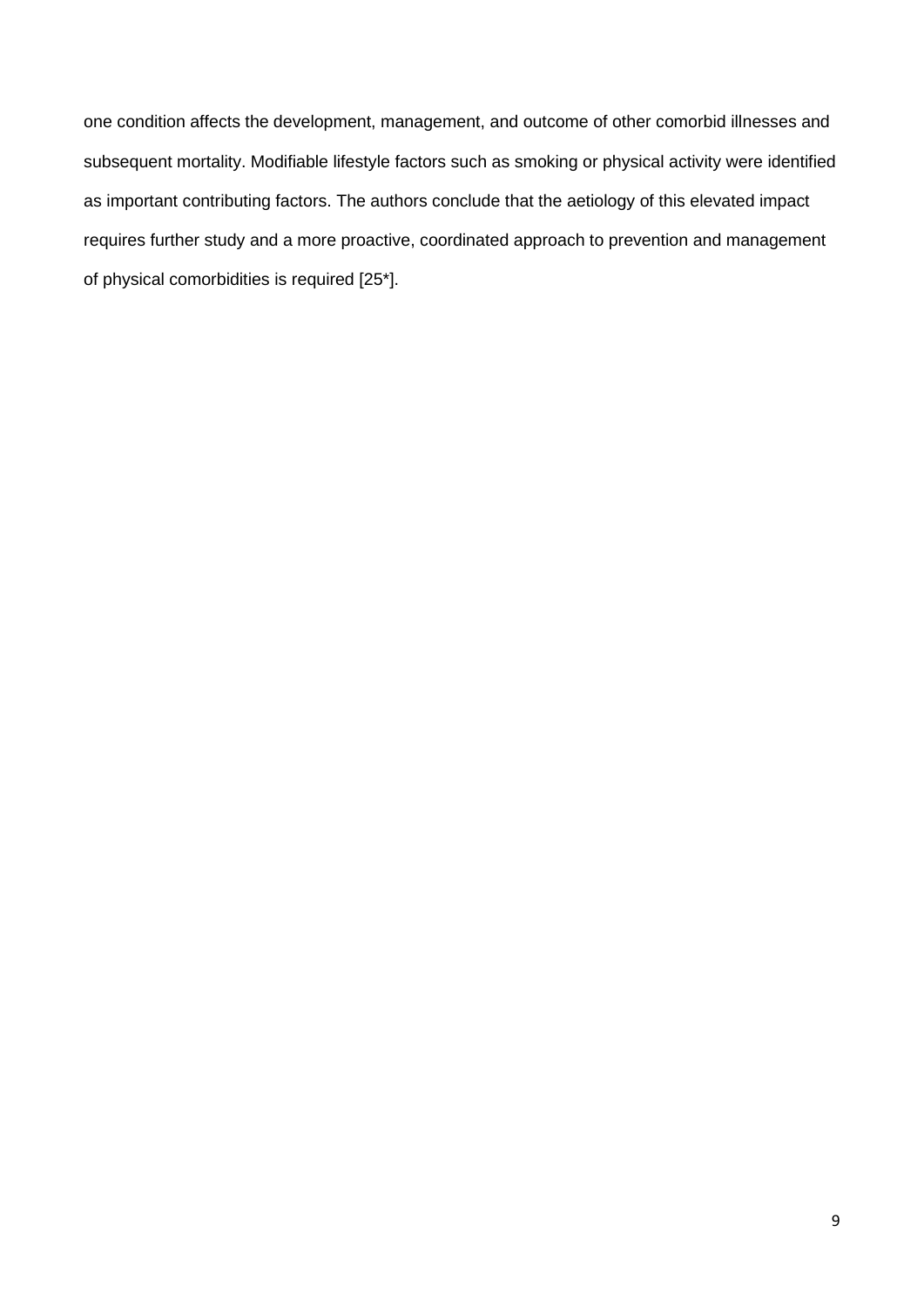

**Figure 1**: Themes derived from the synthesis of papers highlight the need for increased attention in bridging service delivery gaps to enable equitable access to supportive care involving person-centred approaches focused on prevention, early detection, comprehensive monitoring, and responsive to trajectories of health deterioration for people with mental and respiratory comorbidities.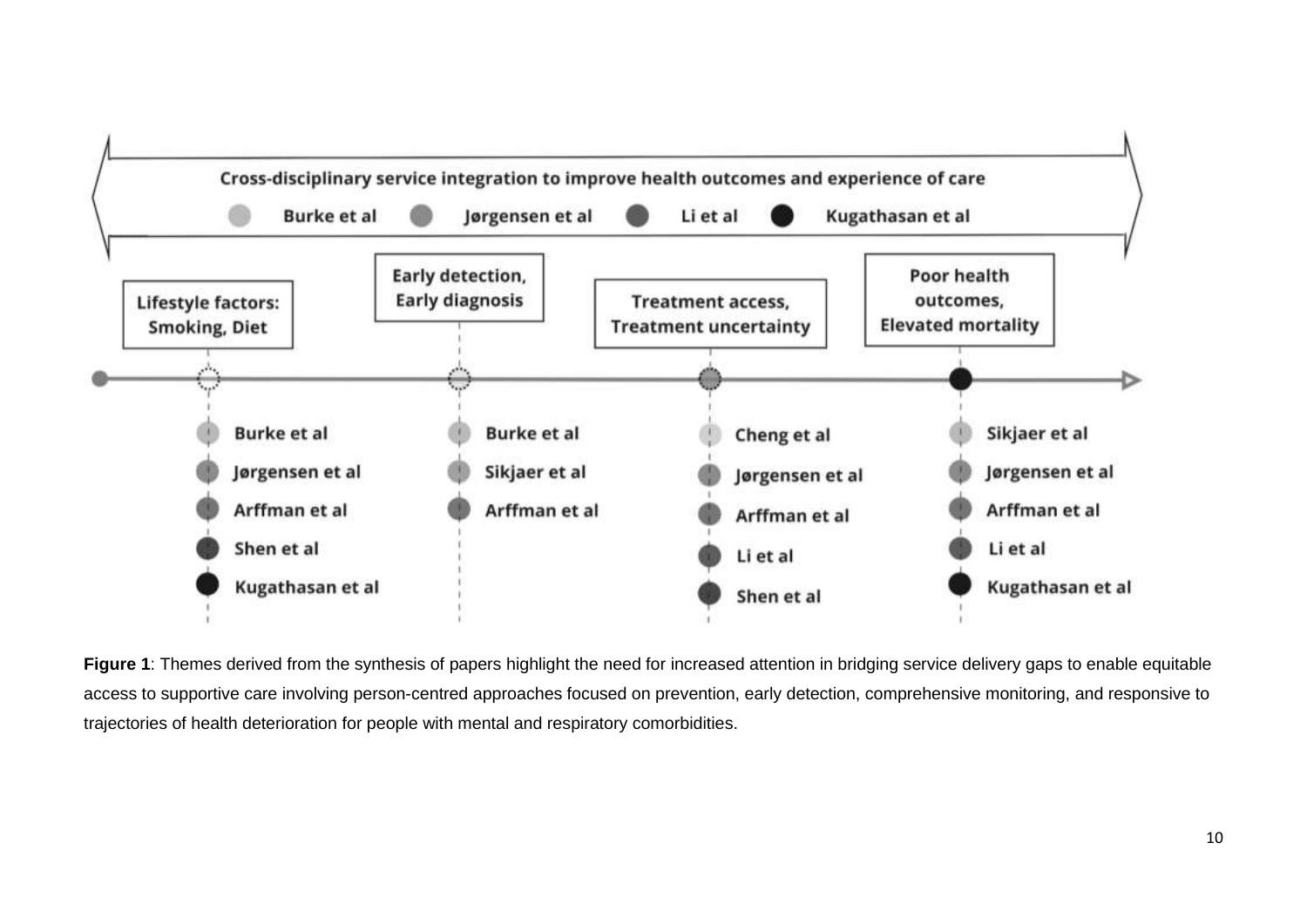### **CONCLUSION**

The review authors' interpretation of the synthesis suggest developments are needed in three key areas to improve supportive, palliative, and end of life care for people with respiratory problems and SMI.

- 1) At a service level, integrated and coordinated care across sectors is needed to align care priorities to ease the burden of comorbid diseases and reduce the prevalence of early mortality in people with SMI experiencing respiratory problems [6, 12, 13, 15, 26]. Proactive detection of respiratory illness and stringent monitoring of respiratory function as part of periodic physical health checks for people with SMI across care settings is required [5\*, 17, 29]. Promising examples of integrated services that bridge respiratory and palliative care may provide a model for wider consideration [30\*\*]. Interdisciplinary training and practice development needs to challenge stigma that may limit people with SMI taking an active role in discussing preferences for the type and place of care in the period approaching the end of life [12, 14, 16, 30\*\*, 31\*-33]. To advance evidence-based practice, pragmatic effectiveness studies of novel approaches to integrate services across care settings are needed [8\*\*].
	- 2) There is currently clinical uncertainty and prescribing dilemmas for people with respiratory problems and SMI. There is evidence of respiratory infections and serious adverse effects associated with antipsychotics, anxiolytics, and polypharmacy for people with SMI [23, 34, 35]. Clinical opinion is divided on appropriate use of palliative agents such as opiates for people with comorbid SMI and respiratory problems due to increased risk of respiratory depression [36, 37]. Some antipsychotic medications have known associations with QT prolongation (seen on an electrocardiogram) and using additional pain medications such as methadone may increase this risk [38]. Due to heterogeneity and prevalence of metabolic side effects from antipsychotic medication further research is needed to address potential determinants for serious adverse drug interactions and individual tolerability for palliative care medications [39\*\*].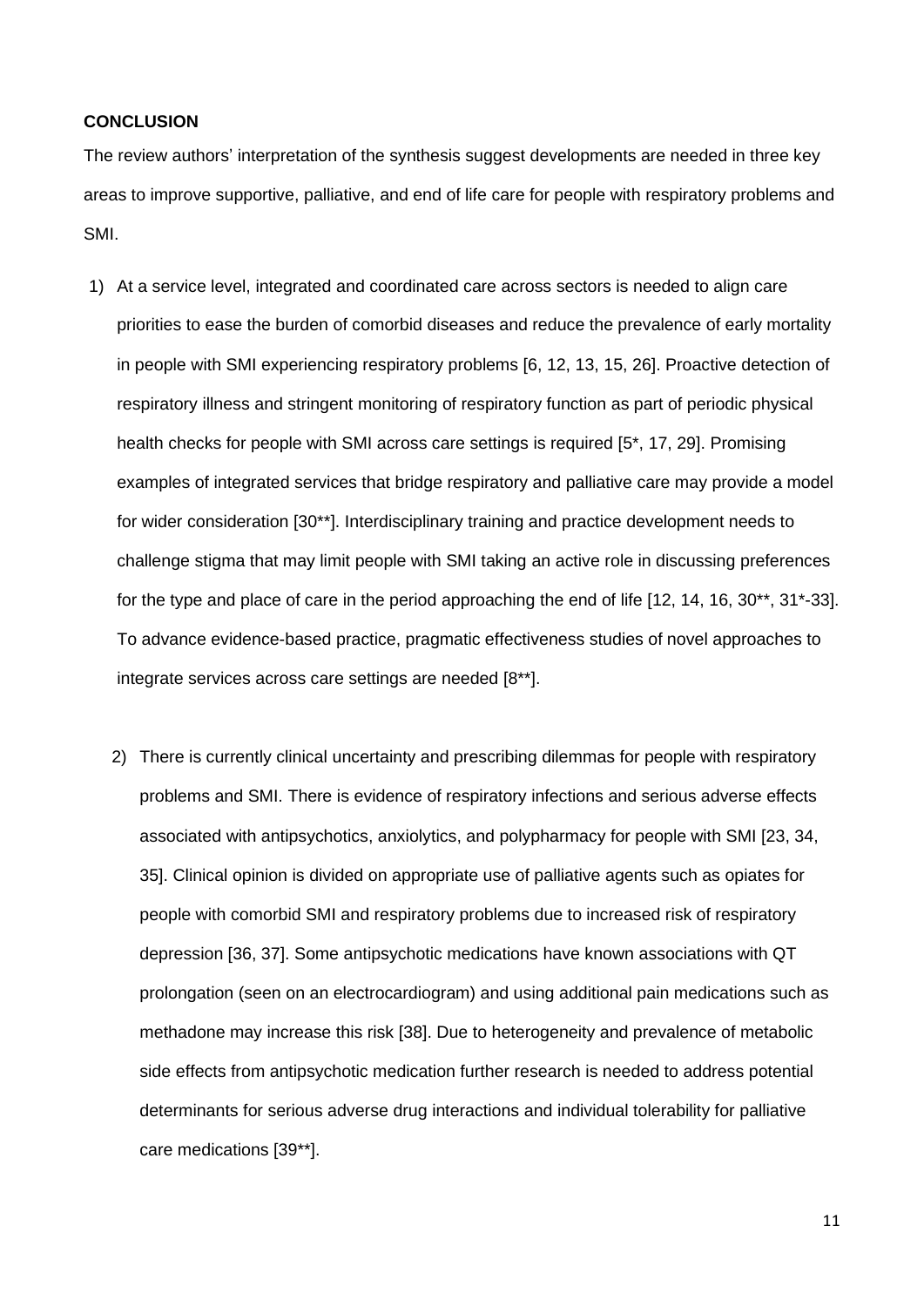3) A clear priority for rigorous non-pharmacological research to support people with respiratory problems and SMI are behavioural interventions to modify lifestyle [40, 41], especially smoking cessation strategies. There are indications that smoking cessation interventions are feasible for people with SMI and more research is needed to evaluate implementation strategies across settings in pragmatic effectiveness studies [42-44].

# **Key points**

Identified supportive care needs for people with respiratory problems and SMI:

- Interventions to promote healthy behaviours to reduce harm from unhealthy lifestyle practices (e.g. smoking) that may prevent further morbidity and earlier mortality;
- Periodic respiratory health risk assessment, early detection and early diagnosis to allow early intervention and reduce the number of people with SMI and chronic respiratory conditions;
- Proactive and comprehensive monitoring to allow timely response to mediate and ameliorate signs of deterioration in chronic respiratory diseases, prevent the incidence and recurrence of respiratory infections, and respond to changing priorities of care;
- Equitable access to the best available treatments to mitigate the burden of comorbid diseases and promote wellbeing.

## **Acknowledgements**

None

## **Financial support and sponsorship**

GP, SB and MF were part funded by the National Institute of Health Research (NIHR) Applied Research Collaboration East of England (ARC EoE) programme. The views expressed are those of the authors, and not necessarily those of the NIHR, NHS or Department of Health and Social Care*.*

## **Conflicts of Interest**

There are no conflicts of interest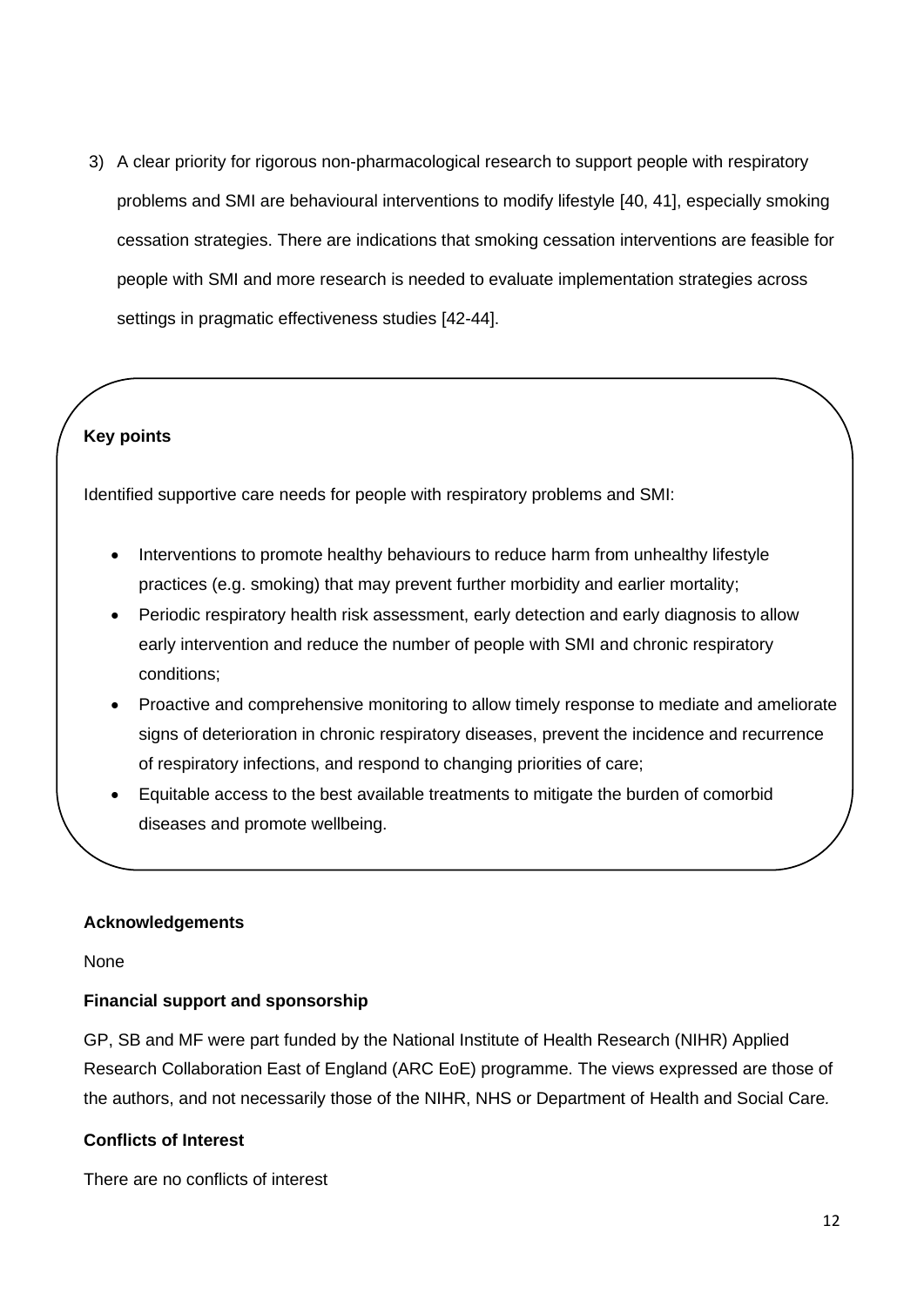# **References**

1.\*Zareifopoulos N, Bellou A, Spiropoulou A, Spiropoulos K. Prevalence of Comorbid Chronic Obstructive Pulmonary Disease in Individuals Suffering from Schizophrenia and Bipolar Disorder: A Systematic Review. COPD. 2018;15(6):612-20.

This review highlights the need for further understanding over why COPD has shown a higher prevalence in people with SMI.

- 2. John A, McGregor J, Jones I, Lee SC, Walters JTR, Owen MJ, et al. Premature mortality among people with severe mental illness - New evidence from linked primary care data. Schizophr Res. 2018;199:154-62.
- 3. Schneider F, Erhart M, Hewer W, Loeffler LA, Jacobi F. Mortality and Medical Comorbidity in the Severely Mentally Ill. Dtsch Arztebl Int. 2019;116(23-24):405-11.
- 4. Keinanen J, Mantere O, Markkula N, Partti K, Perala J, Saarni SI, et al. Mortality in people with psychotic disorders in Finland: A population-based 13-year follow-up study. Schizophr Res. 2018;192:113-8.
- 5.\*Brink M, Green A, Bojesen AB, Lamberti JS, Conwell Y, Andersen K. Excess medical comorbidity and mortality across the lifespan in schizophrenia.: A nationwide Danish register study. Schizophr Res. 2019;206:347-54.

This retrospective cohort study describes differing risk profiles across the lifecourse. It suggests more can be achieved in reducing the effects of unhealthy lifestyle and adverse effects due to antipsychotic medication.

6. Butler H, O'Brien AJ. Access to specialist palliative care services by people with severe and persistent mental illness: A retrospective cohort study. Int J Ment Health Nurs. 2018;27(2):737- 46.

7.\*den Boer K, de Veer AJE, Schoonmade LJ, Verhaegh KJ, van Meijel B, Francke AL. A systematic review of palliative care tools and interventions for people with severe mental illness. BMC Psychiatry. 2019;19(1):106.

This recent review highlights the scarce but emerging evidence base describing palliative care tools for people with SMI. All tools identified need further development to suit relevant care needs and across care settings.

8.\*\*Donald EE, Stajduhar KI. A scoping review of palliative care for persons with severe persistent mental illness. Palliat Support Care. 2019;17(4):479-87.

This review provides a series of important recommendations for both clinical and research domains. Authors describe the importance of generating more qualitative research that captures views and perspectives of people with SMI

9.\*Fond G, Salas S, Pauly V, Baumstarck K, Bernard C, Orleans V, et al. End-of-life care among patients with schizophrenia and cancer: a population-based cohort study from the French national hospital database. The Lancet Public Health. 2019;4(11):e583-e91.

This was a high quality observational study that calls for a better understanding of health inequalities for people with SMI in order help develop and target effective interventions

- 10. Sheridan AJ. Palliative care for people with serious mental illnesses. The Lancet Public Health. 2019;4(11):e545-e6.
- 11.\*\* Thomas K, Gray SM. Population-based, person-centred end-of-life care: time for a rethink. Br J Gen Pract. 2018;68(668):116-7.

This is a valuable perspective piece describing the importance of raising publc awareness about end of life discussions and how primary care can become more involved in identifying and monitoring people eligible to be entered onto Gold Standard Framework registries.

- 12. Brown R, Chambers S, Rosenberg J. Exploring palliative care nursing of patients with preexisting serious persistent mental illness. Progress in Palliative Care. 2019;27(3):117-21.
- 13. Gerber K, Craanen R, James N, Savvas S, Hayes B, Brijnath B. A New Plea to Focus on the End-of-Life Needs of People with Severe Mental Illnesses. Issues in Mental Health Nursing. 2019;40(9):827-8.
- 14. McNamara B, Same A, Rosenwax L, Kelly B. Palliative care for people with schizophrenia: a qualitative study of an under-serviced group in need. BMC Palliat Care. 2018;17(1):53-.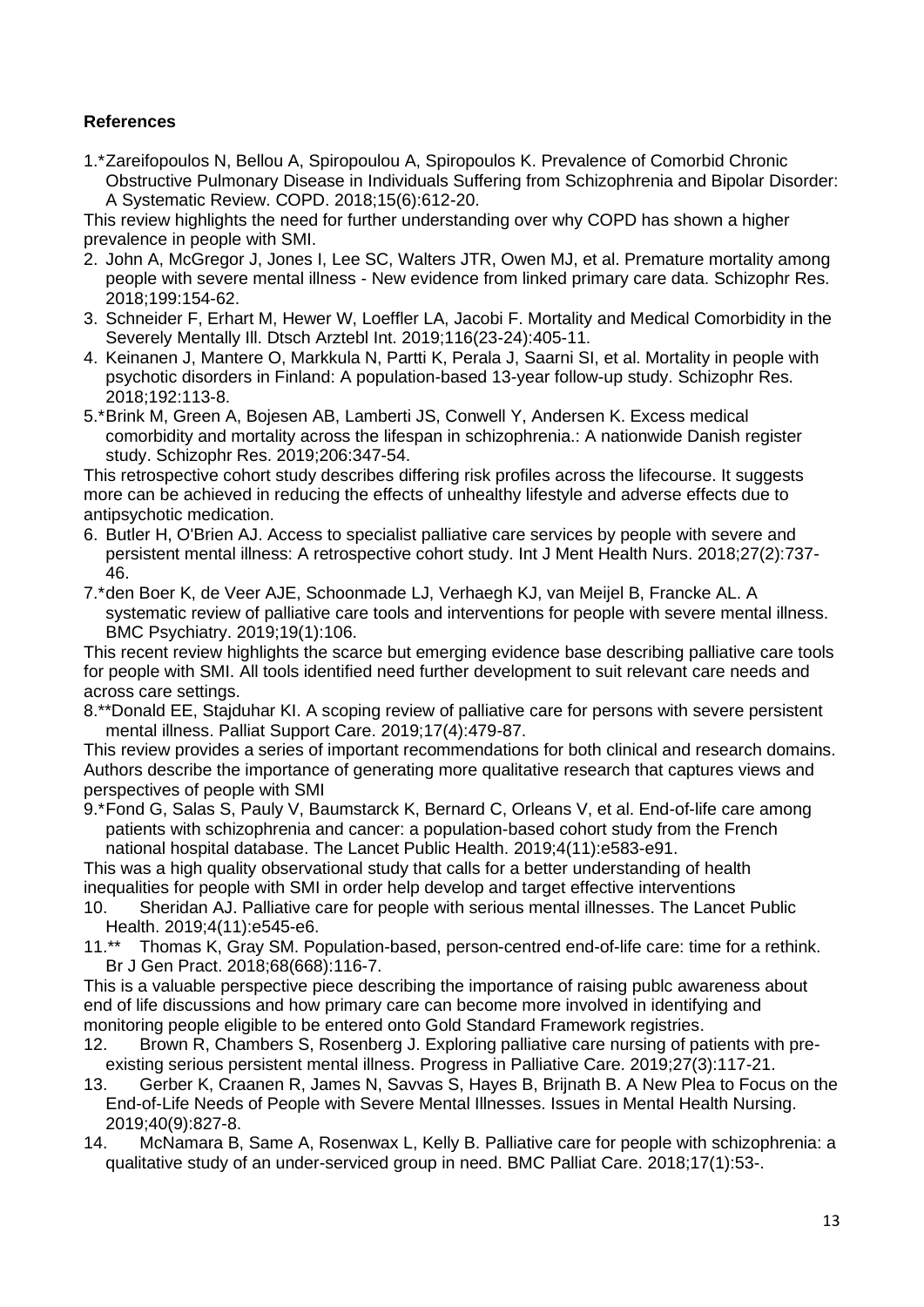- 15. Relyea E, MacDonald B, Cattaruzza C, Marshall D. On the Margins of Death: A Scoping Review on Palliative Care and Schizophrenia. Journal of Palliative Care. 2018;34(1):62-9.
- 16. Trachsel M, Hodel MA, Irwin SA, Hoff P, Biller-Andorno N, Riese F. Acceptability of palliative care approaches for patients with severe and persistent mental illness: a survey of psychiatrists in Switzerland. BMC Psychiatry. 2019;19(1):111.
- 17. Burke AJ, Hay K, Chadwick A, Siskind D, Sheridan J. High rates of respiratory symptoms and airway disease in mental health inpatients in a tertiary centre. Intern Med J. 2018;48(4):433- 8.
- 18. Sikjaer MG, Lokke A, Hilberg O. The influence of psychiatric disorders on the course of lung cancer, chronic obstructive pulmonary disease and tuberculosis. Respir Med. 2018;135:35-41.
- 19. Jorgensen M, Mainz J, Lange P, Paaske Johnsen S. Quality of care and clinical outcomes of chronic obstructive pulmonary disease in patients with schizophrenia. A Danish nationwide study. Int J Qual Health Care. 2018;30(5):351-7.
- 20. Arffman M, Manderbacka K, Suvisaari J, Koivunen J, Lumme S, Keskimaki I, et al. The impact of severe mental illness on lung cancer mortality of patients with lung cancer in Finland in 1990-2013: a register-based cohort study. Eur J Cancer. 2019;118:105-11.
- 21. Li MS, Hung GC, Yang SY, Pan CH, Liao YT, Tsai SY, et al. Excess incidence and risk factors for recurrent pneumonia in bipolar disorder. Psychiatry Clin Neurosci. 2018;72(5):337-48.
- 22.\* Dzahini O, Singh N, Taylor D, Haddad P. Antipsychotic drug use and pneumonia: Systematic review and meta-analysis. Journal of Psychopharmacology. 2018;32(11):1167-81.
- This study reported an association of first-generation and second-generation antipsychotics with an increased risk of pneumonia. Authors suggest a need for vigilance for patients commencing antipsychotics, especially those with other risk factors for pneumonia.
- 23. Cheng SY, Chen WY, Liu HC, Yang TW, Pan CH, Yang SY, et al. Benzodiazepines and risk of pneumonia in schizophrenia: a nationwide case-control study. Psychopharmacology (Berl). 2018;235(11):3329-38.
- 24. Shen TC, Chen CH, Huang YJ, Lin CL, Chang TC, Tu CY, et al. Risk of pleural empyema in patients with schizophrenia: a nationwide propensity-matched cohort study in Taiwan. BMJ Open. 2018;8(7):e021187.
- 25.\* Kugathasan P, Wu H, Gaughran F, Nielsen RE, Pritchard M, Dobson R, et al. Association of physical health multimorbidity with mortality in people with schizophrenia spectrum disorders: Using a novel semantic search system that captures physical diseases in electronic patient records. Schizophr Res. 2019; doi: 10.1016/j.schres.2019.10.061. [Epub ahead of print].

This paper describes the importance of considering multiple physical health comorbidities. In this retrospective cohort study people with SMI and respiratory illness often had problems with multiple physical disease systems.

- 26. Shalev D, Brewster K, Arbuckle MR, Levenson JA. A staggered edge: End-of-life care in patients with severe mental illness. Gen Hosp Psychiatry. 2017;44:1-3.
- 27. Nielsen RE, Kugathasan P, Straszek S, Jensen SE, Licht RW. Why are somatic diseases in bipolar disorder insufficiently treated? Int J Bipolar Disord. 2019;7(1):12.
- 28. Tudor Hart J. The inverse care law. The Lancet. 1971;297(7696):405-12.
- 29. Brunero S, Everett B, Ramjan LM, Salamonson Y, Steel K, Johnson AM, et al. Clarity, confidence and complexity: Learning from mental health nurses' experiences of events involving physiological deterioration of consumers in acute inpatient mental health settings. Journal of Clinical Nursing. 2020;29(7-8):1102-14.
- 30.\*\* Smallwood N, Thompson M, Warrender-Sparkes M, Eastman P, Le B, Irving L, et al. Integrated respiratory and palliative care may improve outcomes in advanced lung disease. ERJ Open Res. 2018;4(1):00102-2017.

This study describes a promising approach to integrating respiratory and palliative care service that could be developed to include mental health services

31.\* Elie D, Marino A, Torres-Platas SG, Noohi S, Semeniuk T, Segal M, et al. End-of-Life Care Preferences in Patients with Severe and Persistent Mental Illness and Chronic Medical

Conditions: A Comparative Cross-Sectional Study. Am J Geriatr Psychiatry. 2018;26(1):89-97. This study examined attitudes towards pain management and other approaches to palliative care. It demonstrates the importance of end of life discussions in people with SMI.